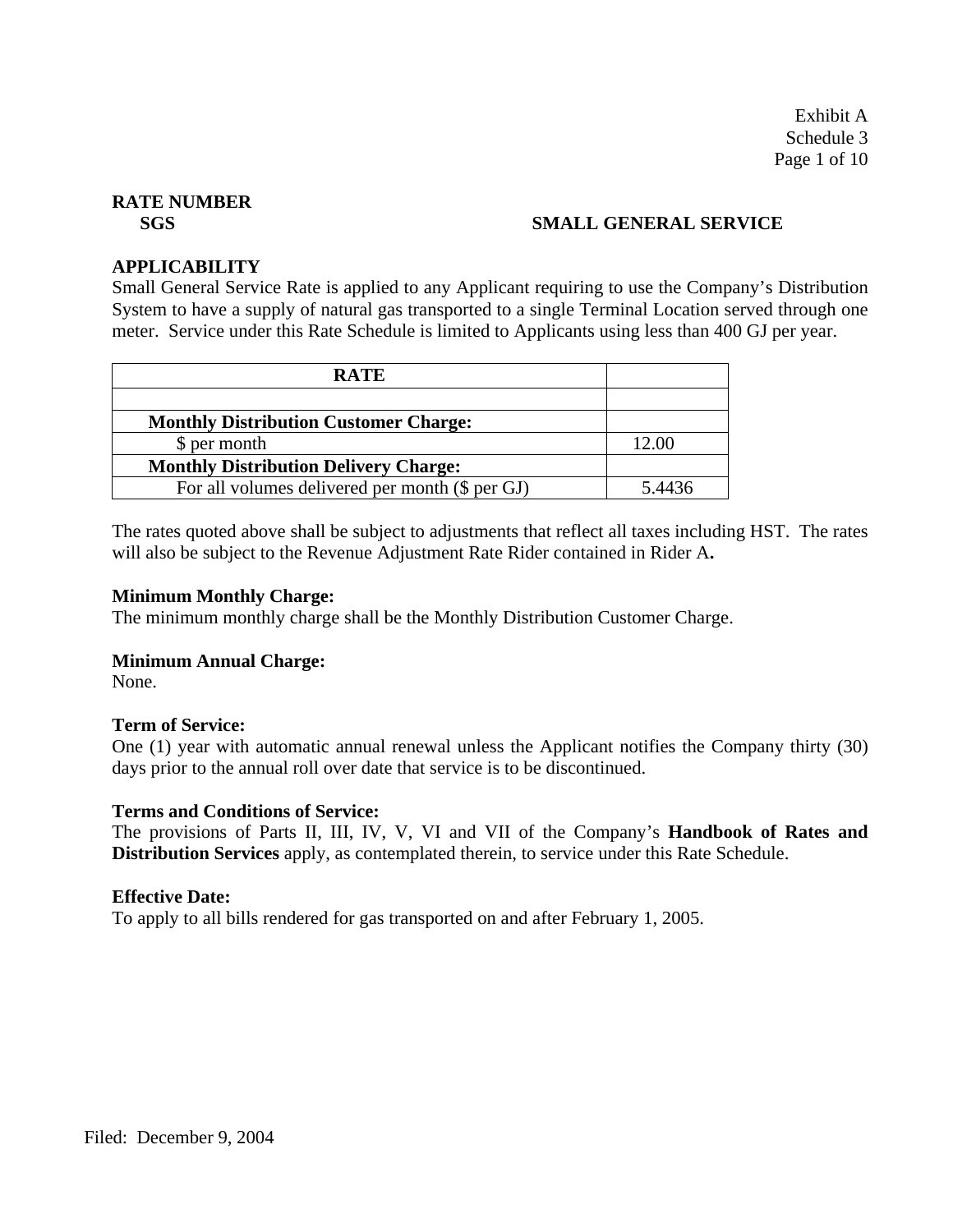#### **GS GENERAL SERVICE**

# **APPLICABILITY**

General Service Rate is applied to any Applicant requiring to use the Company's Distribution System to have a supply of natural gas transported to a single Terminal Location served through one meter. Service under this Rate Schedule is limited to Applicants using more than 400 GJ but less than 2000 GJ per year.

| <b>RATE</b>                                     |        |
|-------------------------------------------------|--------|
|                                                 |        |
| <b>Monthly Distribution Customer Charge:</b>    |        |
| \$ per month                                    | 16.00  |
| <b>Monthly Distribution Delivery Charge:</b>    |        |
| For all volumes delivered per month (\$ per GJ) | 3.8326 |

The rates quoted above shall be subject to adjustments that reflect all taxes including HST. The rates will also be subject to the Revenue Adjustment Rate Rider contained in Rider A**.**

#### **Minimum Monthly Charge:**

The minimum monthly charge shall be the Monthly Distribution Customer Charge.

# **Minimum Annual Charge:**

None.

#### **Term of Service:**

One (1) year with automatic annual renewal unless the Applicant notifies the Company thirty (30) days prior to the annual roll over date that service is to be discontinued.

#### **Terms and Conditions of Service:**

The provisions of Parts II, III, IV, V, VI and VII of the Company's **Handbook of Rates and Distribution Services** apply, as contemplated therein, to service under this Rate Schedule.

#### **Effective Date:**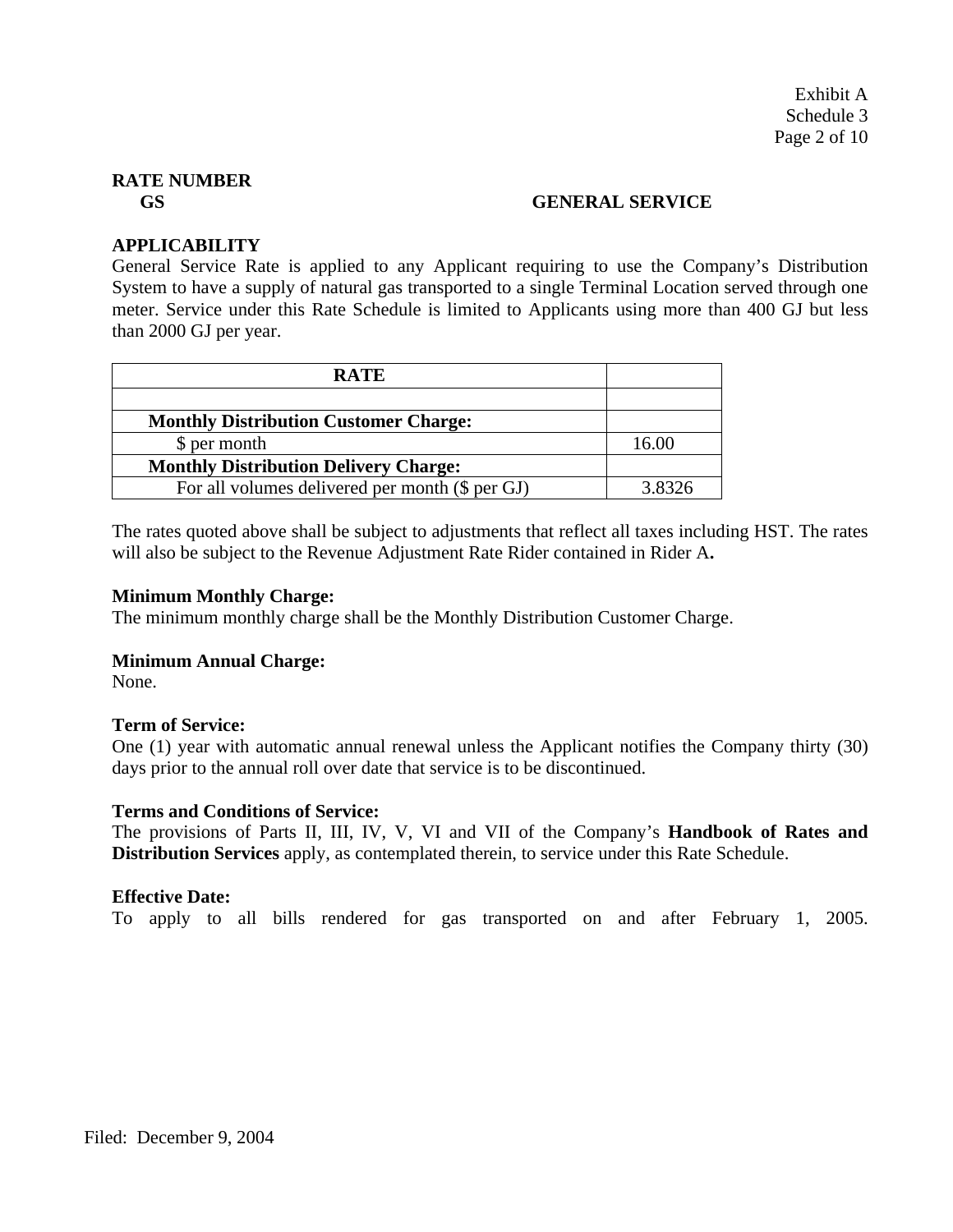# **CGS CONTRACT GENERAL SERVICE**

# **APPLICABILITY**

Contract General Service Rate is applied to any Applicant requiring to use the Company's Distribution System to have a supply of natural gas transported to a single Terminal Location served through one meter. Service under this Rate Schedule is limited to Applicants using more than 2000 GJ per year with a Contract Demand of not less than 6 GJ per day.

| <b>RATE</b>                                         |        |
|-----------------------------------------------------|--------|
|                                                     |        |
| <b>Monthly Distribution Delivery Charge:</b>        |        |
| Demand Charge per GJ of Contract Demand (\$ per GJ) | 5.20   |
| For all volumes delivered per month (\$ per GJ)     | 3 1427 |

The rates quoted above shall be subject to adjustments that reflect all taxes including HST. The rates will also be subject to the Revenue Adjustment Rate Rider contained in Rider A**.**

# **Billing Demand:**

The Billing Demand shall be the Contract Demand. However, in the event that any Applicant exceeds such Contract Demand in the period of December 1 through March 31 of any contract year, Applicant's actual maximum daily demand between December 1 and March 31 shall be the Billing Demand for the entire applicable contract year. The Applicant will be charged, and shall pay, accordingly for both prospective use and for use since the beginning of the then current contract term. Authorized Overrun will not institute application of this ratchet provision.

# **Minimum Monthly Charge:**

The minimum monthly charge shall be the Monthly Distribution Delivery Demand Charge.

# **Minimum Annual Charge:**

The minimum annual charge will be imposed in the event the Applicant uses less than 2000 GJ per year and will equal the demand charges plus the difference between actual annual consumption and 2000 GJ billed at \$3.1427 per GJ.

# **Term of Service:**

One year (1) with automatic annual renewal unless the Applicant notifies the Company thirty (30) days prior to the annual roll over date that service is to be discontinued.

# **Terms and Conditions of Service:**

The provisions of Parts II, III, IV, V, VI and VII of the Company's **Handbook of Rates and Distribution Services** apply, as contemplated therein, to service under this Rate Schedule. At the Company's option, each Applicant served under this Rate Schedule shall enter into a Service Agreement with the Company.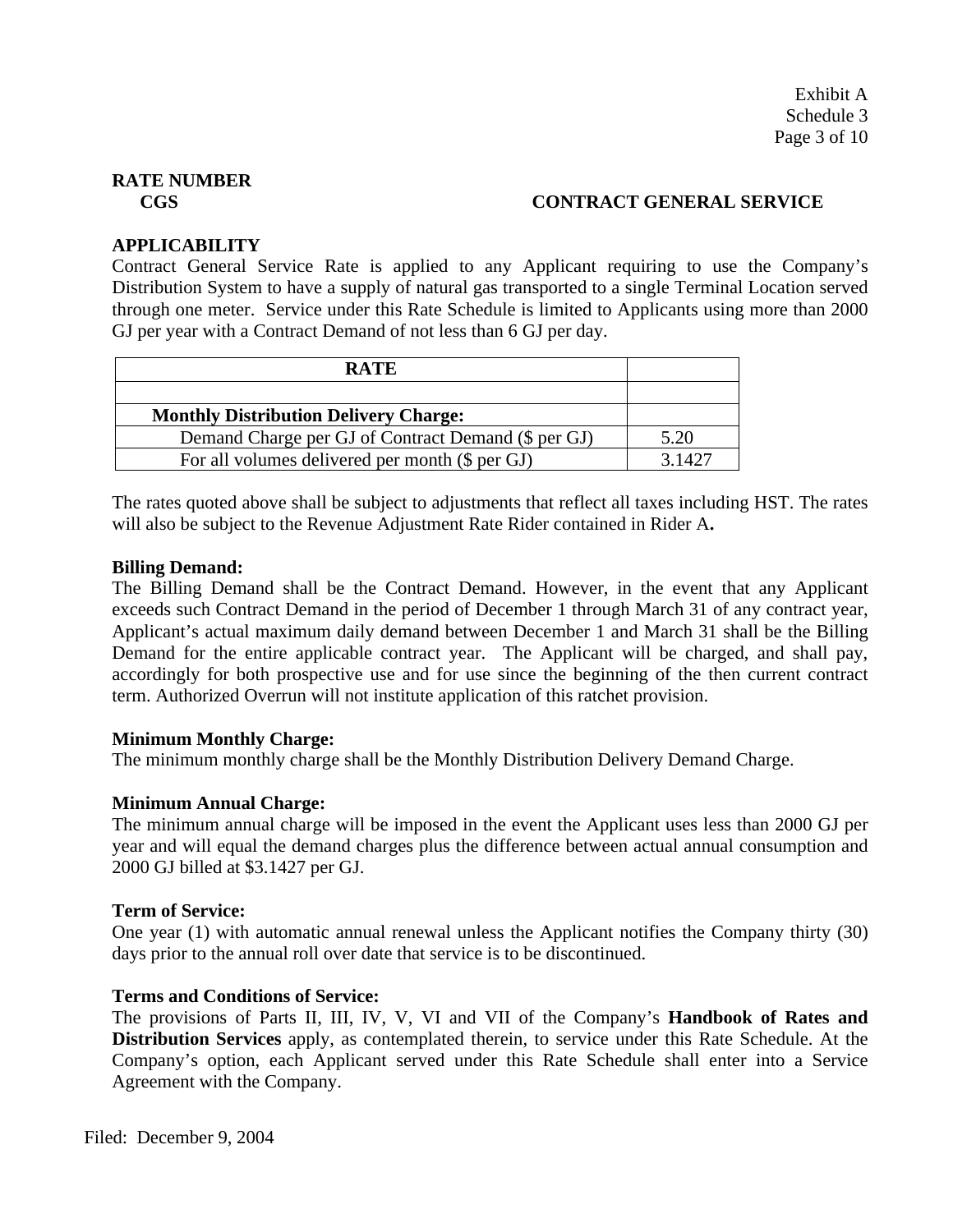#### **Effective Date:**

To apply to all bills rendered for gas transported on and after February 1, 2005.

# **Special Metering Provision:**

For Applicants taking service under this Rate Schedule, the Company may install metering and communication devices, which will provide the Company with hourly and daily consumption data.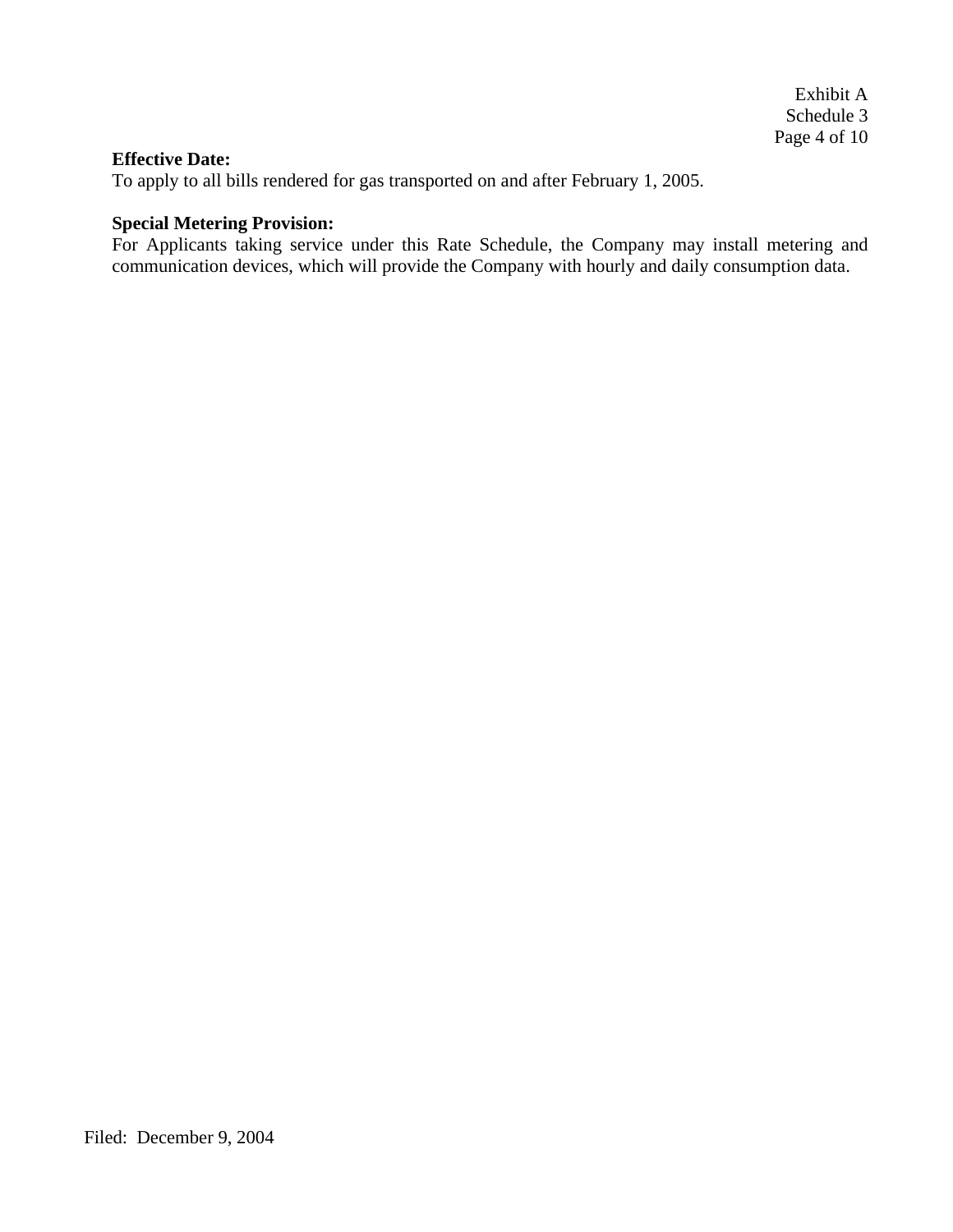# **CLGS-LFO CONTRACT LARGE GENERAL SERVICE LFO**

# **APPLICABILITY**

Contract Large General Service LFO Rate is applied to any Applicant whose alternate fuel is Light Fuel Oil (#2), Liquid Petroleum Gas, Kerosene or Electricity, requiring to use the Company's Distribution System to have a supply of natural gas transported to a single Terminal Location served through one meter. Service under this rate schedule is limited to Applicants using more than 14,000 GJ per year who enter into a service contract with the Company for a Contract Demand of not less than 40 GJ per day.

| <b>RATE</b>                                                        |        |
|--------------------------------------------------------------------|--------|
|                                                                    |        |
| <b>Monthly Distribution Delivery Charge:</b>                       |        |
| Demand Charge per GJ of Contract Demand (\$ per GJ)                | 5.20   |
| For the first $33,000$ GJ delivered per month (\$ per GJ)          | 0.9773 |
| For the next $25,000$ GJ delivered per month (\$ per GJ)           | 0.1900 |
| For volumes delivered in excess of 58,000 GJ per month (\$ per GJ) | 0.0800 |

The rates quoted above shall be subject to adjustments that reflect all taxes including HST. The rates will also be subject to the Revenue Adjustment Rate Rider contained in Rider A**.** EGNB may apply the Revenue Adjustment Rate Rider, in the same or different amounts, to any one or more of the Monthly Distribution Delivery Charges contained in the Rate Schedule.

# **Billing Demand:**

The Billing Demand shall be the Contract Demand. However, in the event that any Applicant exceeds such Contract Demand in the period of December 1 through March 31 of any contract year, Applicant's actual maximum daily demand between December 1 and March 31 shall be the Billing Demand for the entire applicable contract year. The Applicant will be charged, and shall pay, accordingly for both prospective use and for use since the beginning of the then current contract term. Authorized Overrun will not institute application of this ratchet provision.

# **Minimum Monthly charge:**

The minimum monthly charge shall be the Monthly Distribution Delivery Demand Charge.

# **Minimum Annual Charge:**

The minimum annual charge will be imposed in the event the Applicant uses less than 14,000 GJ per year and will equal the demand charges plus the difference between actual annual consumption and 14,000 GJ billed at \$0.9773 per GJ.

# **Term of Service:**

One year (1) with automatic annual renewal unless the Applicant notifies the Company thirty (30) days prior to the annual roll over date that service is to be discontinued.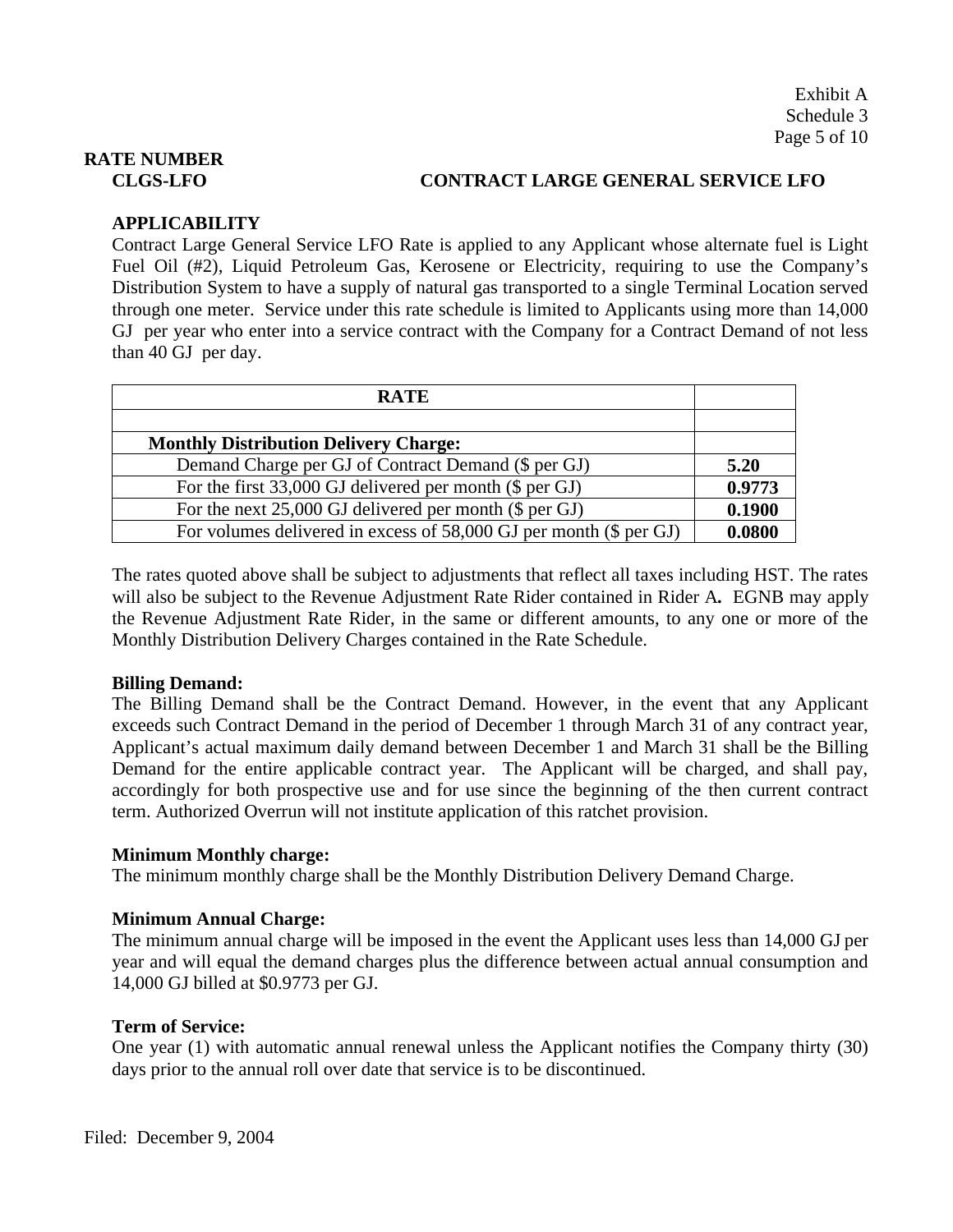Exhibit A Schedule 3 Page 6 of 10

### **Terms and Conditions of Service:**

The provisions of Parts II, III, IV, V, VI and VII of the Company's **Handbook of Rates and Distribution Services** apply, as contemplated therein, to service under this Rate Schedule. Each Applicant served under this Rate Schedule shall enter into a Service Agreement with the Company.

### **Effective Date:**

To apply to all bills rendered for gas transported on and after February 1, 2005.

#### **Special Metering Provision:**

For Applicants taking service under this Rate Schedule, the Company shall install metering and communication devices, which will provide the Company with hourly and daily consumption data.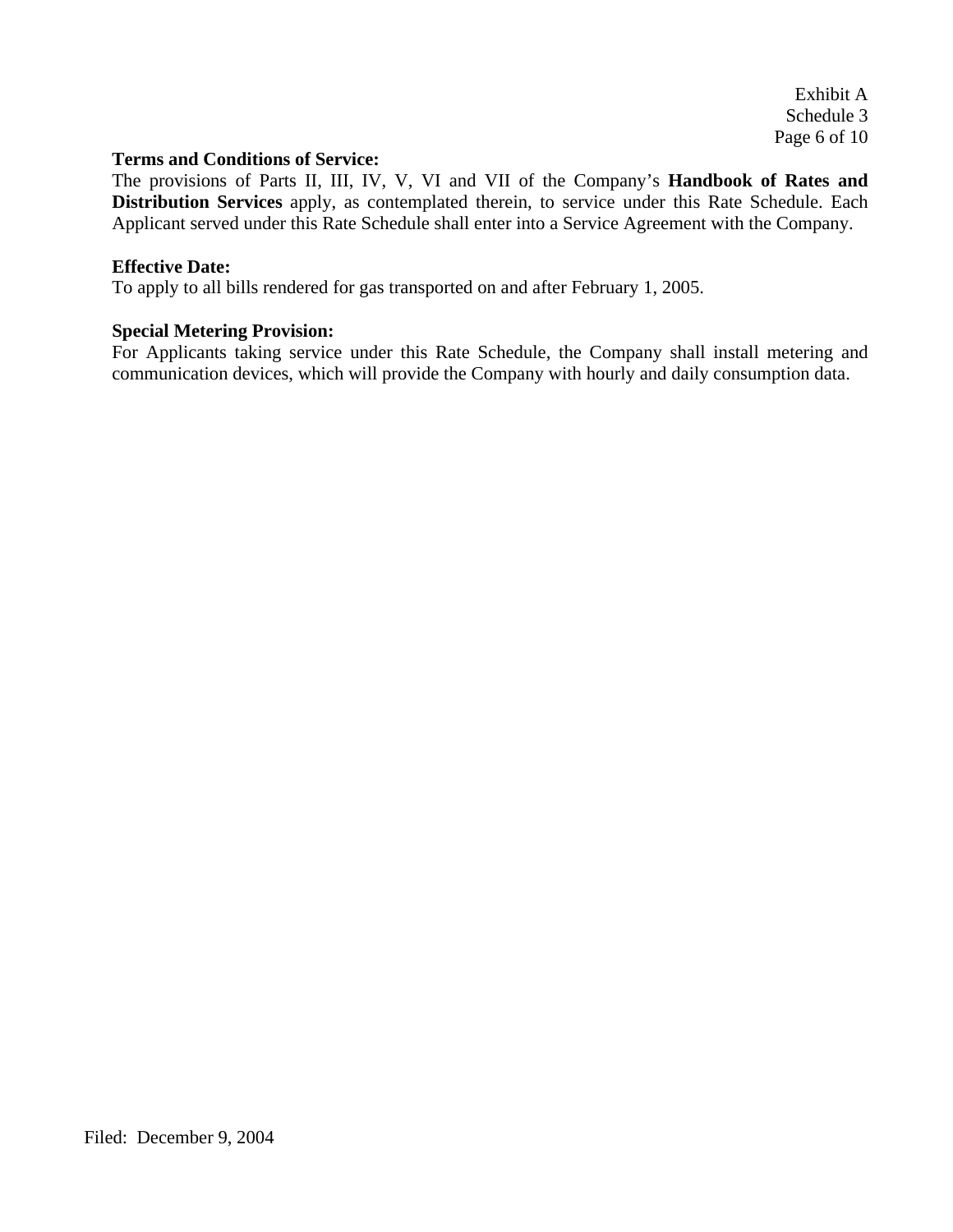#### **OPS OFF PEAK SERVICE**

### **APPLICABILITY**

Off Peak Service Rate is applied to any Applicant requiring to use the Company's Distribution System to have a supply of natural gas transported to a single Terminal Location served through one meter for the months of April through November. Service under this Rate Schedule is limited to Applicants using less than 2000 GJ for the applicable period.

| <b>RATE</b>                                     | <b>Billing Month</b>        |                                    |
|-------------------------------------------------|-----------------------------|------------------------------------|
|                                                 | December to<br><b>March</b> | <b>April to</b><br><b>November</b> |
| <b>Monthly Distribution Customer Charge:</b>    |                             |                                    |
| \$ per month                                    | <b>NA</b>                   | 12.00                              |
| <b>Monthly Distribution Delivery Charge:</b>    |                             |                                    |
| For all volumes delivered per month (\$ per GJ) | ΝA                          | 2.8745                             |

The rates quoted above shall be subject to adjustments that reflect all taxes including HST. The rates will also be subject to the Revenue Adjustment Rate Rider contained in Rider A**.**

#### **Minimum Monthly Charge:**

The minimum monthly charge shall be the Monthly Distribution Customer Charge.

#### **Minimum Annual Charge:**

None.

#### **Seasonal Overrun Charge:**

Any volume of gas consumed during the months of December through March inclusively will be subject to an additional Seasonal Overrun Charge of \$4.00 per GJ.

#### **Term of Service:**

One (1) year with automatic annual renewal unless the Applicant notifies the Company thirty (30) days prior to the annual roll over date that service is to be discontinued.

#### **Terms and Conditions of Service:**

The provisions of Parts II, III, IV, V, VI and VII of the Company's **Handbook of Rates and Distribution Services** apply, as contemplated therein, to service under this Rate Schedule.

#### **Effective Date:**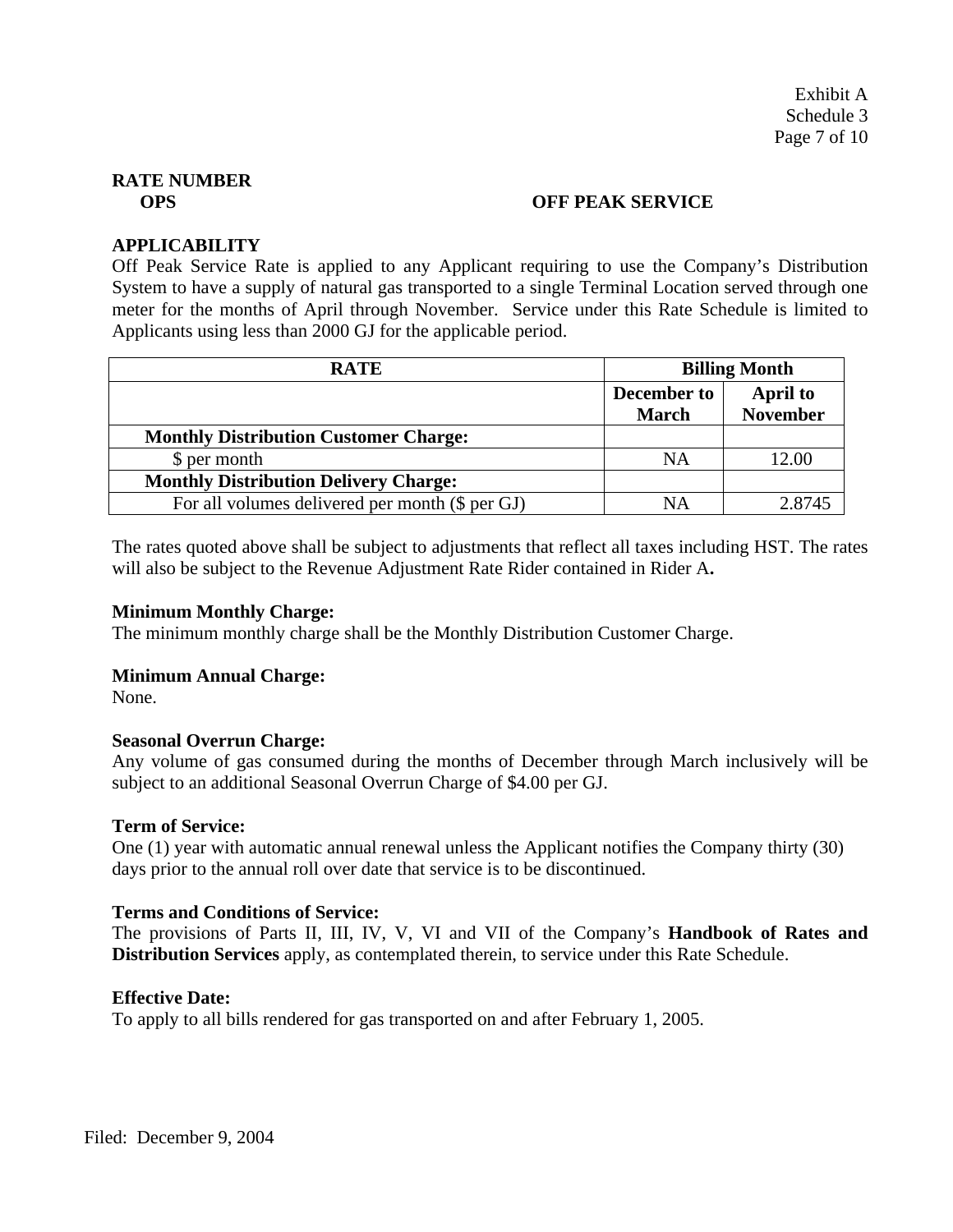# **CLVOPS CONTRACT LARGE VOLUME OFF PEAK SERVICE**

# **APPLICABILITY**

Contract Large Volume Off Peak Service Rate is applied to any Applicant requiring to use the Company's Distribution System to have a supply of natural gas transported to a single Terminal Location served through one meter for the months of April through November. Service under this Rate Schedule is limited to Applicants using more than 2000 GJ for the applicable period who enter into a service contract with the Company.

| <b>RATE</b>                                         | <b>Billing Month</b> |                 |
|-----------------------------------------------------|----------------------|-----------------|
|                                                     | December to          | <b>April to</b> |
|                                                     | <b>March</b>         | <b>November</b> |
| <b>Monthly Distribution Delivery Charge:</b>        |                      |                 |
| Demand Charge per GJ of Contract Demand (\$ per GJ) | NA                   | 3.90            |
| For all volumes delivered per month (\$ per GJ)     | NΑ                   | 2.3570          |

The rates quoted above shall be subject to adjustments that reflect all taxes including HST. The rates will also be subject to the Revenue Adjustment Rate Rider contained in Rider A**.**

# **Billing Demand:**

The Billing Demand shall be the Contract Demand. However, in the event that any Applicant exceeds such Contract Demand in the period of April 1 through November 30 of any contract year, Applicant's actual maximum daily demand between April 1 and November 30 shall be the Billing Demand for the entire applicable contract year. The Applicant will be charged, and shall pay, accordingly for both prospective use and for use since the beginning of the then current contract term. Authorized Overrun will not institute application of this ratchet provision.

# **Minimum Monthly Charge:**

The minimum monthly charge shall be the Monthly Distribution Delivery Demand Charge.

# **Minimum Annual Charge:**

The minimum annual charge will be imposed in the event the Applicant uses less than 2000 GJ per year and will equal the demand charges plus the difference between actual use and 2000 GJ billed at \$2.3570 per GJ.

#### **Seasonal Overrun Charge:**

Any volume of gas consumed during the months of December through March inclusively will be subject to an additional Seasonal Overrun Charge of \$4.00 per GJ.

# **Term of Service:**

One (1) year with automatic annual renewal unless the Applicant notifies the Company thirty (30) days prior to the anniversary date that service is to be discontinued.

Filed: December 9, 2004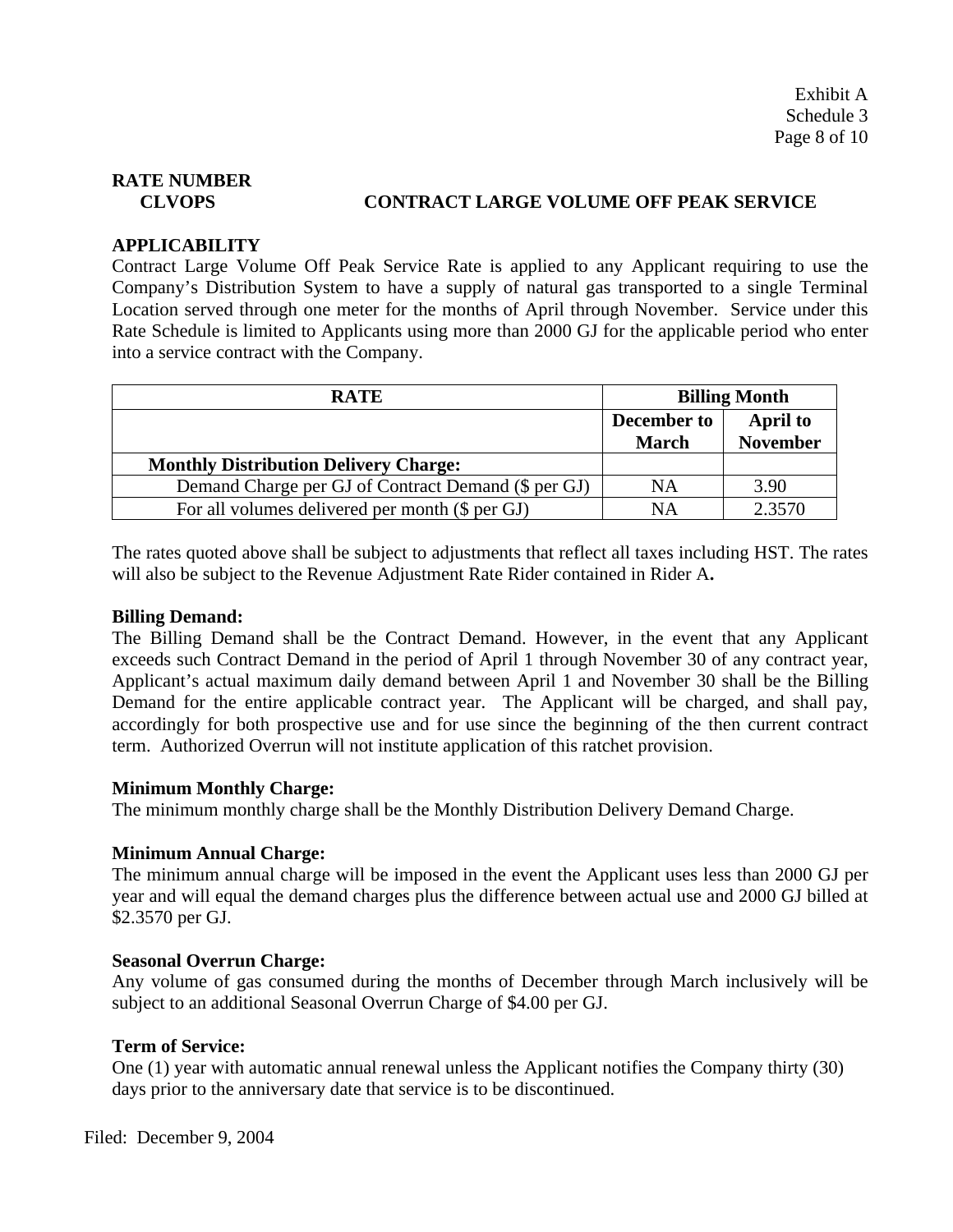Exhibit A Schedule 3 Page 9 of 10

### **Terms and Conditions of Service:**

The provisions of Parts II, III, IV, V, VI and VII of the Company's **Handbook of Rates and Distribution Services** apply, as contemplated therein, to service under this Rate Schedule. Each Applicant served under this Rate Schedule shall enter into a Service Agreement with the Company.

### **Effective Date:**

To apply to all bills rendered for gas transported on and after February 1, 2005.

#### **Special Metering Provisions:**

For Applicants taking service under this Rate Schedule, the Company may install metering and communication devices, which will provide the Company with hourly and daily consumption data.